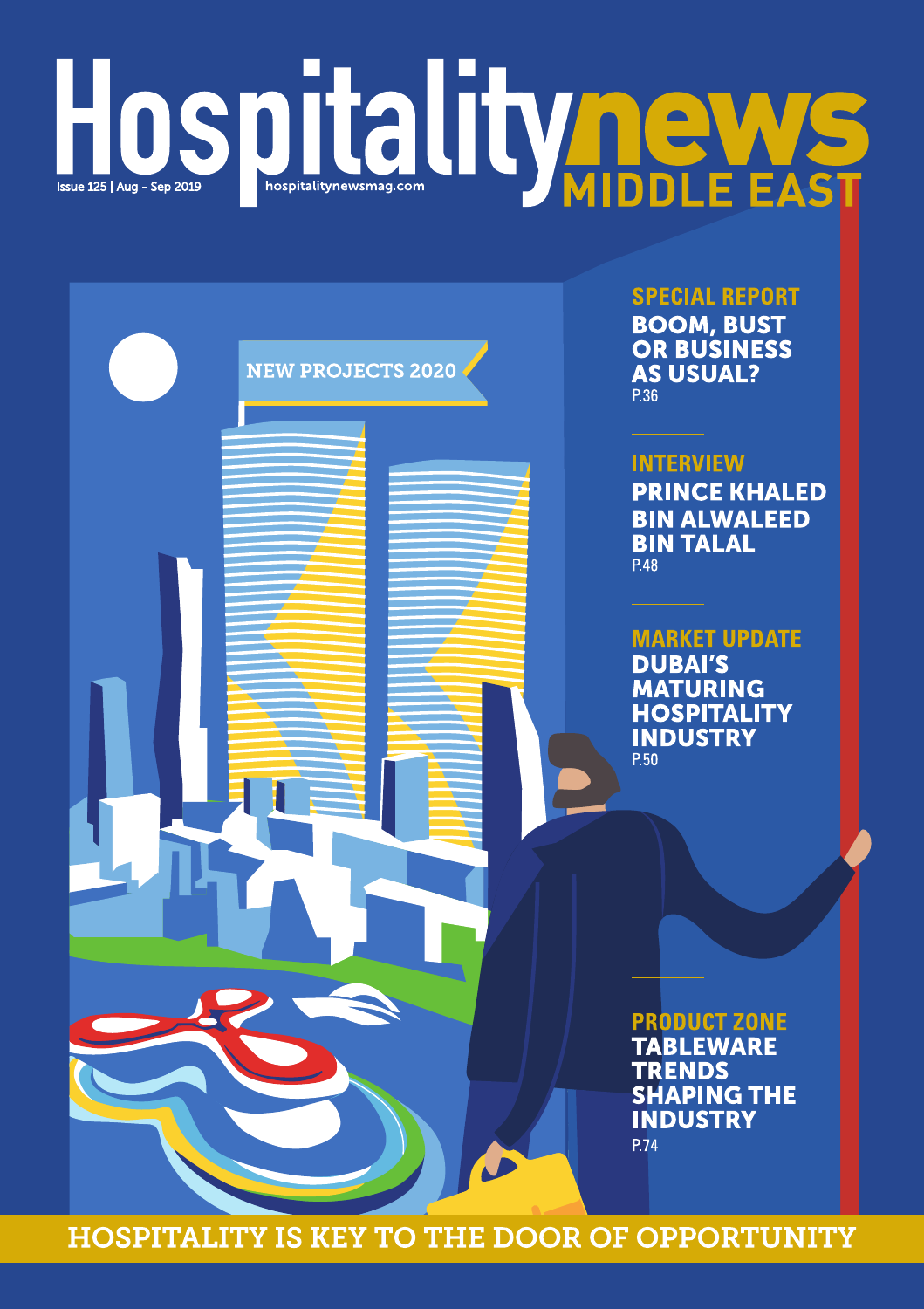# THE INTRICACIES OF HEALTHY EATING

The business of eating healthy has not only changed consumer eating habits, it's produced regional sales growth that can no longer be ignored. Nada Alameddine, partner at Hodema consulting services, gives us a rundown of the basics and some surprising new trends

Nowadays, everyone knows someone who has food intolerances or perhaps even allergies. The usual suspects are dairy, gluten, nuts and wheat. Processed meals and products with flavor additives and conservatives consumed in Western societies are to blame, hiding allergens in their recipes and thus transforming basic ingredients into digestive timebombs. Other everyday basics, such as meat, fruits and vegetables, are also seemingly damaging to our system, with controversial genetically modified organisms (GMOs), pesticides and hormones widely used by farmers in recent years. What we ingest has basically become a toxic threat and eating well a daily crusade. Many of us have embarked on this healthy quest, experimenting with dozens of scenarios to eat our way to health.

### Going meatless

The number one prerequisite is of course the quality of the ingredients. And that is well understood by most consumers, who now favor sustainability when grocery shopping, the key words being organic and local. Organic agriculture is not even a trend anymore; rather it is now deeply and permanently changing eating habits across the industrialized world, although higher prices still prevent many from buying pesticide-free products. Only a few years ago, healthy food meant tasteless meals or exotic grains, whereas now, a respect for nature and for our health go hand in hand with how our food tastes. Consumers are no longer prepared to compromise on taste for their health. This motto first and foremost applies to vegetarians, whose numbers have boomed on the back of alarming revelations about the meat industry that continue to be exposed. Ecological concerns have also been a major trigger for many quitting meat altogether.

Going meatless is definitely the main diet trend of the last decade. Easy meat alternatives include vegetal proteins, such as quinoa, lentils, chickpeas and other protein-rich leguminous plants, as well as eggs and fish. The trend has put forgotten grains, such as alfalfa and fenugreek, and vegetables, like parsnip and salsify, back on the table, recalling the ingredients favored by previous generations and giving dishes a nostalgic feel. It even has a name: 'Fresh

Foraged Feasting'. But vegetarianism is not only about going back to our roots; new technologies and science are also playing a major role in improving our diet. In addition to the now popular soya steak, dozens of meat alternatives are flooding the market. Plant-based burgers and sausages, insects, algae and lactose-free yogurts, to name just a few, are going mainstream, and even converting the snack industry, which had always proudly worn the 'junk food' coat of arms, to its cause. Popcorn is now made of hemp, and crispy bacon snacks from mushrooms. But the key development of significance is undoubtedly cell-based meat, which is basically meat and protein extracted from the cells of animals and doesn't require them to be slaughtered. Some may argue that this food product is still meat, but animal lovers will applaud it. In addition, eating fish, eggs and dairy is increasingly becoming a bone of contention in the current climate, prompting many strict vegetarians to turn vegan and end consumption of all animalderived products.

### Finding tasty alternatives

One of the main concerns with adopting a restrictive diet is the prospect of sacrificing all the flavors and tastes that we love and have grown up with, especially junk food and pastries. The good news is that the food industry is finding ways to bypass forbidden ingredients by developing new recipes. Chickpeas are replacing milk in ice